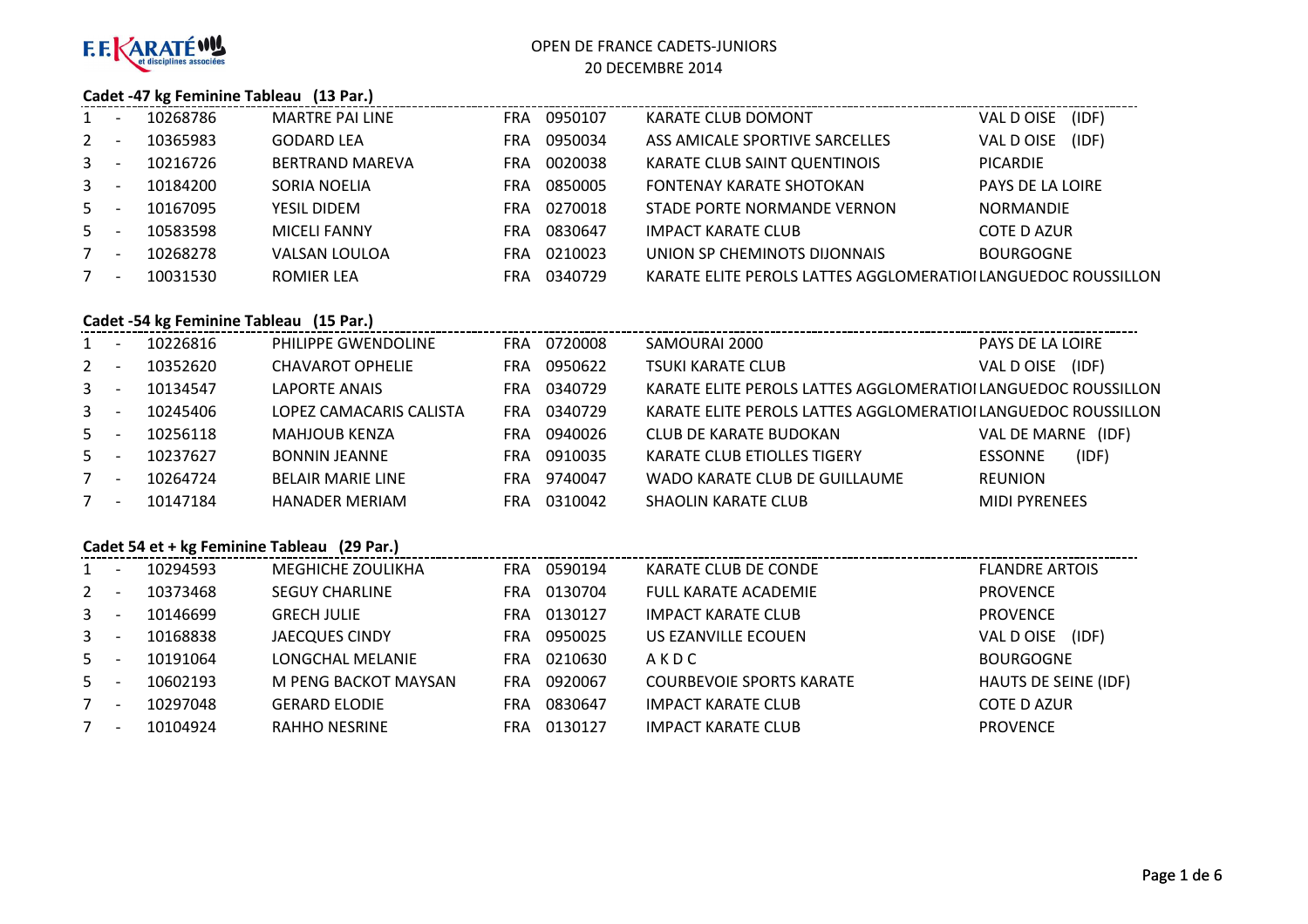

#### **Cadet -52 kg Masculin Tableau (33 Par.)**

| 1            | 10108206 | <b>HASSANI HOUSNY</b>   | FRA | 0940026 | <b>CLUB DE KARATE BUDOKAN</b>   | VAL DE MARNE (IDF)      |
|--------------|----------|-------------------------|-----|---------|---------------------------------|-------------------------|
| $2^{\circ}$  | 10180367 | KANAGASINGAM KAJITH     | FRA | 0770615 | <b>CACV KARATE</b>              | SEINE ET MARNE (IDF)    |
| $3^{\circ}$  | 10168290 | <b>TAS SAMI</b>         | FRA | 0850005 | <b>FONTENAY KARATE SHOTOKAN</b> | <b>PAYS DE LA LOIRE</b> |
| $\mathbf{3}$ | 10234778 | <b>BOISSERON MILTON</b> | FRA | 0950622 | <b>TSUKI KARATE CLUB</b>        | (IDF)<br>VAL D OISE     |
| $5 -$        | 10561523 | <b>BERTHON ENZO</b>     | FRA | 0060115 | NICE ELITE SPORT                | <b>COTE D AZUR</b>      |
| $5 -$        | 10182272 | LOUGHLIMI MEHDI         | FRA | 0540062 | KARATE DO LONGWY                | LORRAINE                |
| $7^{\circ}$  | 10313239 | <b>BLANCHARD JULIEN</b> | FRA | 0770667 | KARATE SHOTOKAN MARY SUR MARNE  | SEINE ET MARNE (IDF)    |
| $7^{\circ}$  | 10260413 | <b>GALLICHER DAVY</b>   | FRA | 0330106 | <b>DOJO LANTONNAIS</b>          | <b>AQUITAINE</b>        |

# **Cadet -57 kg Masculin Tableau (24 Par.)**

| $1 \quad$   | 10222644 | ULIENGUE EUDES          |            | FRA 0940058 | UNION SPORTIVE FONTENAYSIENNE      | VAL DE MARNE (IDF)      |
|-------------|----------|-------------------------|------------|-------------|------------------------------------|-------------------------|
| $2^{\circ}$ | 10561518 | AZOUZ TOMMY             | <b>FRA</b> | 0830733     | AZUR KARATE ACADEMIE SAINTE MAXIME | <b>COTE D AZUR</b>      |
| $3^{\circ}$ | 10083486 | IQBAL RAJA HAMZA        | FRA        | 0940611     | K O S VILLENEUVE                   | VAL DE MARNE (IDF)      |
| $3 -$       | 10172295 | <b>BUY STEVEN</b>       | FRA.       | 0950034     | ASS AMICALE SPORTIVE SARCELLES     | (IDF)<br>VAL D OISE     |
| $5 -$       | 10261054 | AUDUGET ROMAN           | FRA.       | 0770059     | KARATE CLUB BOISSY LE CHATEL       | SEINE ET MARNE (IDF)    |
| $5 -$       | 10327115 | CAZE AXEL               | FRA.       | 0910608     | SAINT MICHEL SPORTS                | (IDF)<br><b>ESSONNE</b> |
| 7           | 10116785 | RANDRIANJANAKA TOKY     | FRA        | 0920079     | C S M PUTEAUX                      | HAUTS DE SEINE (IDF)    |
| 7           | 10178913 | <b>CERIANI THERENCE</b> | FRA        | 0940082     | <b>AVENIR SPORTIF D'ORLY</b>       | VAL DE MARNE (IDF)      |

#### **Cadet -63 kg Masculin Tableau (36 Par.)**

| $1 \quad$      | 10060999 | ROURET DAMIEN         | <b>FRA</b> | 0130127 | <b>IMPACT KARATE CLUB</b>                                     | <b>PROVENCE</b>          |
|----------------|----------|-----------------------|------------|---------|---------------------------------------------------------------|--------------------------|
| 2              | 10068663 | <b>LARCHER PIERRE</b> | <b>FRA</b> | 0340729 | KARATE ELITE PEROLS LATTES AGGLOMERATIOI LANGUEDOC ROUSSILLON |                          |
| $\mathbf{3}$   | 10229230 | <b>CIZO KILIAN</b>    | <b>FRA</b> | 0770667 | KARATE SHOTOKAN MARY SUR MARNE                                | SEINE ET MARNE (IDF)     |
| 3 <sup>1</sup> | 10260705 | NOWAK GUILLAUME       | FRA.       | 0570618 | KARATE DO SARRALBE                                            | <b>LORRAINE</b>          |
| 5              | 10135325 | NARTGUN AGA           | <b>FRA</b> | 0780014 | <b>CLUB KARATE OKINAWA</b>                                    | (IDF)<br><b>YVELINES</b> |
| 5              | 10095529 | <b>LELO MOUSSA</b>    | <b>FRA</b> | 0780014 | CLUB KARATE OKINAWA                                           | (IDF)<br><b>YVELINES</b> |
|                | 10249232 | SIDOTMANE MEHDI       | <b>FRA</b> | 0920079 | C S M PUTEAUX                                                 | HAUTS DE SEINE (IDF)     |
|                | 10217746 | <b>MOKRANI LOUNES</b> | FRA        | 0920067 | <b>COURBEVOIE SPORTS KARATE</b>                               | HAUTS DE SEINE (IDF)     |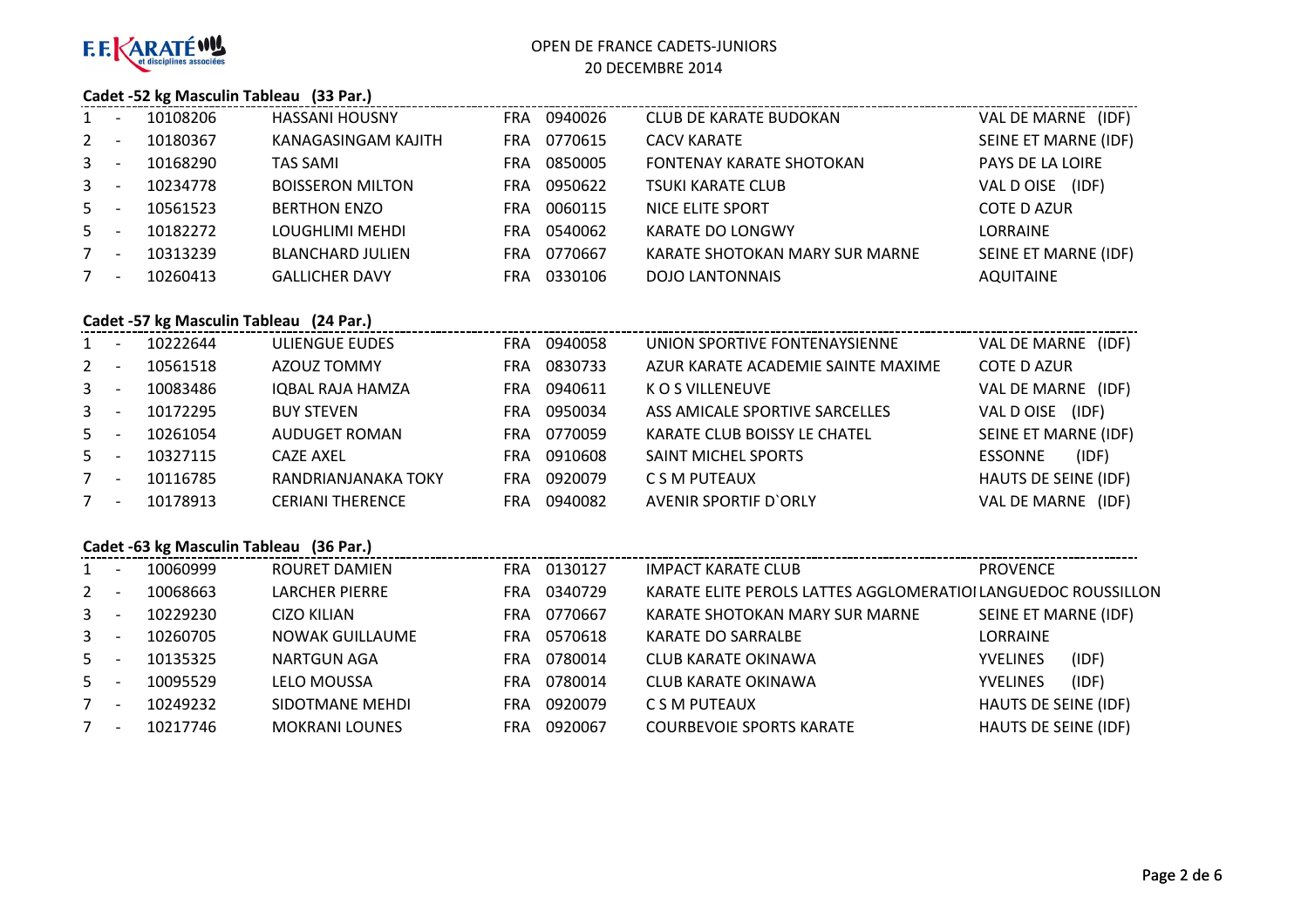

#### **Cadet -70 kg Masculin Tableau (18 Par.)**

| 1           | 10120918 | FILALI MEHDI                   | FRA. | 0130127 | IMPACT KARATE CLUB             | <b>PROVENCE</b>         |
|-------------|----------|--------------------------------|------|---------|--------------------------------|-------------------------|
| $2^{\circ}$ | 10222630 | SABAHI M HAMED                 | FRA  | 0250032 | KARATE CLUB BETHONCOURT        | <b>FRANCHE COMTE</b>    |
| $3 -$       | 10373958 | <b>OSCENDA AYMERIC</b>         | FRA  | 0570608 | M J C LA PEPINIERE             | LORRAINE                |
| $3 -$       | 10112297 | <b>BERNARD STEEVEN</b>         | FRA. | 0950034 | ASS AMICALE SPORTIVE SARCELLES | VAL D OISE<br>(IDF)     |
| $5 -$       | 10221279 | CORANSON BEAUDU M ANTHON FRA   |      | 9720013 | OKINAWA TE TROPIC CLUB         | MARTINIQUE              |
| $5 -$       | 10389062 | <b>BELEBENIE CHRIS BERNARD</b> | FRA  | 0950025 | US EZANVILLE ECOUEN            | VAL D OISE<br>(IDF)     |
| $7^{\circ}$ | 10245638 | <b>DESBRUERES ANTOINE</b>      | FRA  | 0910608 | <b>SAINT MICHEL SPORTS</b>     | (IDF)<br><b>ESSONNE</b> |
| 7           | 10258526 | <b>CANO GAETAN</b>             | FRA  | 0910691 | KARATE SHOTOKAN ESSONNIEN      | (IDF)<br><b>ESSONNE</b> |
|             |          |                                |      |         |                                |                         |

## **Cadet 70 et + kg Masculin Tableau (17 Par.)**

| 1              | 10425563 | <b>JOLY YAEL</b>       | <b>FRA</b> | 0910006 | KARATE CLUB D'ATHIS MONS       | <b>ESSONNE</b>   | (IDF)                |
|----------------|----------|------------------------|------------|---------|--------------------------------|------------------|----------------------|
| $2^{\circ}$    | 10178148 | LEDEVIN ALEXANDRE      | FRA        | 0860003 | UNION SP CHAUVINOISE KARATE DO | POITOU CHARENTES |                      |
| 3 <sup>1</sup> | 10118682 | <b>MILLERET PIERRE</b> | <b>FRA</b> | 0210630 | AKDC                           | <b>BOURGOGNE</b> |                      |
| $\mathbf{3}$   | 10534666 | <b>GUILLOT KEVIN</b>   | <b>FRA</b> | 0300613 | SHOTOKAN KARATE ALESIEN        |                  | LANGUEDOC ROUSSILLON |
| $5 -$          | 10177320 | <b>MARQUES THOMAS</b>  | <b>FRA</b> | 0910608 | <b>SAINT MICHEL SPORTS</b>     | <b>ESSONNE</b>   | (IDF)                |
| $5 -$          | 10249573 | AMAZOUZ ELIAS          | <b>FRA</b> | 0910113 | BUDO CLUB DE SAVIGNY SUR ORGE  | <b>ESSONNE</b>   | (IDF)                |
| 7              | 10371620 | DIVOLIC EDWIN          | FRA        | 0950681 | ATHLETIC KARATE ARNOUVILLE     | VAL D OISE       | (IDF)                |
| $7^{\circ}$    | 10677853 | KHINACHE ZINEDDINE     | FRA        | 0950681 | ATHLETIC KARATE ARNOUVILLE     | VAL D OISE       | (IDF)                |
|                |          |                        |            |         |                                |                  |                      |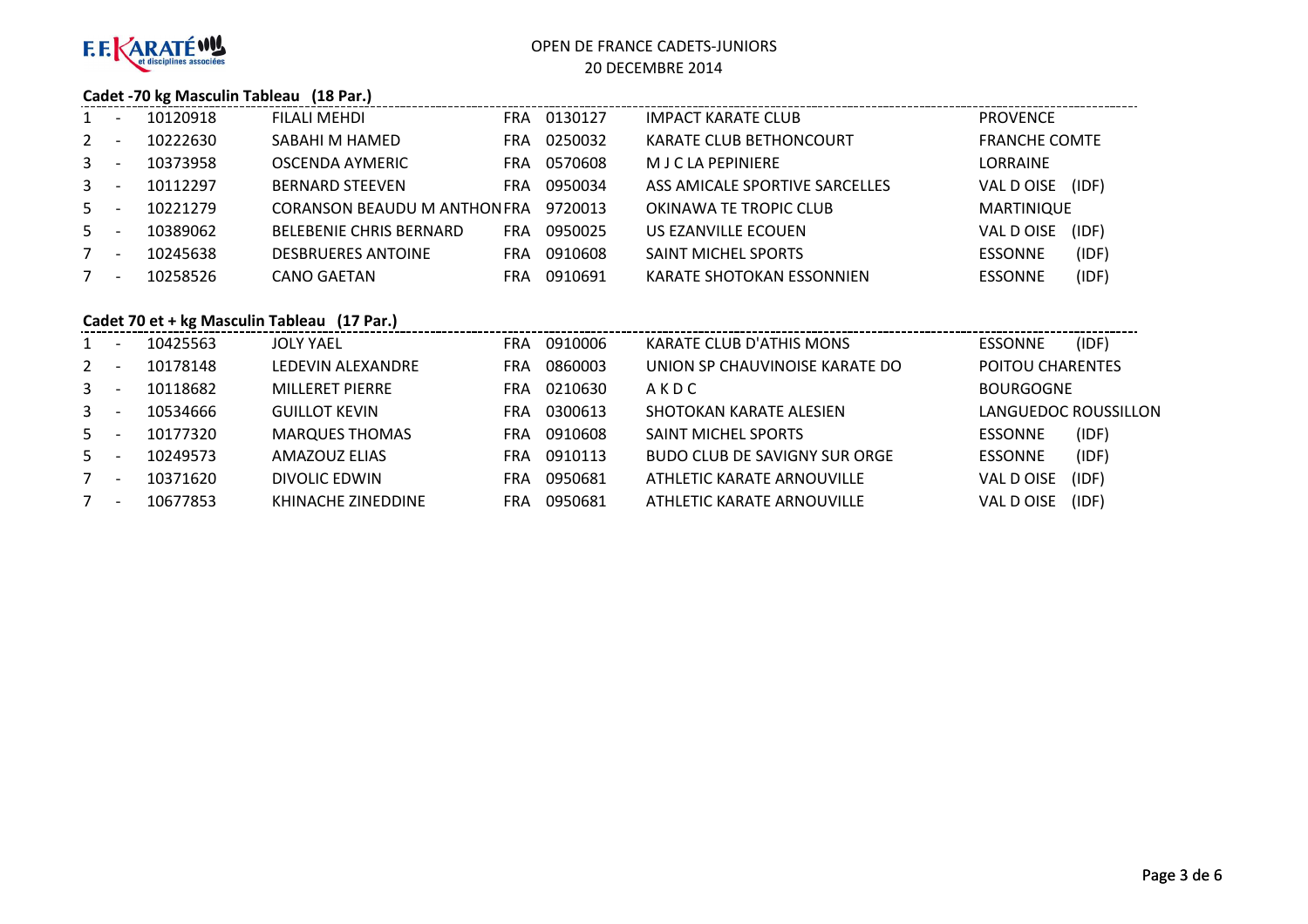

#### **Junior -48 kg Feminine Tableau (9 Par.)**

| $\mathbf{1}$ | 10294752 | <b>BOURCOIS AURORE</b> | <b>FRA</b> | 0940023 | CSL GMA                    | VAL DE MARNE (IDF)   |
|--------------|----------|------------------------|------------|---------|----------------------------|----------------------|
| $2 -$        | 10043336 | LOUNES SIRINE          | <b>FRA</b> | 0770615 | CACV KARATE                | SEINE ET MARNE (IDF) |
| $3 -$        | 09409033 | ROSSI FLAVIE           | <b>FRA</b> | 0060115 | NICE ELITE SPORT           | COTE D AZUR          |
| $3 -$        | 10061003 | SOULIER LEA            | <b>FRA</b> | 0130127 | IMPACT KARATE CLUB         | <b>PROVENCE</b>      |
| $5 -$        | 10294751 | <b>BOURCOIS ELODIE</b> | <b>FRA</b> | 0940023 | CSL GMA                    | VAL DE MARNE (IDF)   |
| $5 -$        | 10104791 | BUCZKO JESSICA         | <b>FRA</b> | 0670615 | ECOLE DE KARATE STRASBOURG | <b>ALSACE</b>        |

#### **Junior -53 kg Feminine Tableau (18 Par.)**

| 1            | 10103003 | <b>OUIHADDADENE SABRINA</b> | <b>FRA</b> | 0720008 | SAMOURAI 2000                 | PAYS DE LA LOIRE      |
|--------------|----------|-----------------------------|------------|---------|-------------------------------|-----------------------|
| $2^{\circ}$  | 09497621 | PIRES JADE                  | <b>FRA</b> | 0670027 | <b>CHRIS INNOV KARATE</b>     | <b>ALSACE</b>         |
| $\mathbf{3}$ | 09574666 | <b>BRITO ANDREA</b>         | <b>FRA</b> | 0940026 | <b>CLUB DE KARATE BUDOKAN</b> | VAL DE MARNE (IDF)    |
| $\mathbf{3}$ | 10034965 | <b>COLETTE MELANIE</b>      | <b>FRA</b> | 0590080 | UNION SPORTIVE KARATE DENAIN  | <b>FLANDRE ARTOIS</b> |
| 5            | 10120134 | <b>HEURTAULT SARA</b>       | <b>FRA</b> | 0720008 | SAMOURAI 2000                 | PAYS DE LA LOIRE      |
| 5            | 10137506 | <b>BENTAHAR SAWSANE</b>     | <b>FRA</b> | 0770615 | <b>CACV KARATE</b>            | SEINE ET MARNE (IDF)  |
| $7^{\circ}$  | 10102733 | <b>BOURREAU SHANE</b>       | <b>FRA</b> | 0440034 | <b>KARATE TAI PORNICHETIN</b> | PAYS DE LA LOIRE      |
| 7            | 10306631 | <b>NACERI SIRINE</b>        | FRA        | 0380627 | <b>KARATE GRENOBLE HOCHE</b>  | <b>RHONE ALPES</b>    |

## **Junior -59 kg Feminine Tableau (9 Par.)**

| $1 \quad$ | 10102208 | SIVERT LAURA       | <b>FRA</b> | 0250017 | <b>IPPON KARATE SHOTOKAN</b>    | <b>FRANCHE COMTE</b> |
|-----------|----------|--------------------|------------|---------|---------------------------------|----------------------|
| 2         | 10343465 | TCHANGU MOUSKEBA   | <b>FRA</b> | 0950034 | ASS AMICALE SPORTIVE SARCELLES  | (IDF)<br>VAL D OISE  |
| 3         | 10181124 | HASSOUNI IMANE     | FRA        | 0890015 | <b>ENTENTE SP FLORENTINOISE</b> | <b>BOURGOGNE</b>     |
| 3         | 09591487 | <b>GOTHUEY LEA</b> | FRA        | 0690077 | SEN NO SEN KARATE VENISSIEUX    | <b>RHONE ALPES</b>   |
| 5         | 10217498 | <b>FAVART LFA</b>  | FRA        | 0900011 | KARATE SHOTOKAN CRAVANCHOIS     | <b>FRANCHE COMTE</b> |
| 5         | 10256841 | LUI HIN TSAN JADE  | <b>FRA</b> | 9740684 | ELITE KARATE REUNION            | <b>REUNION</b>       |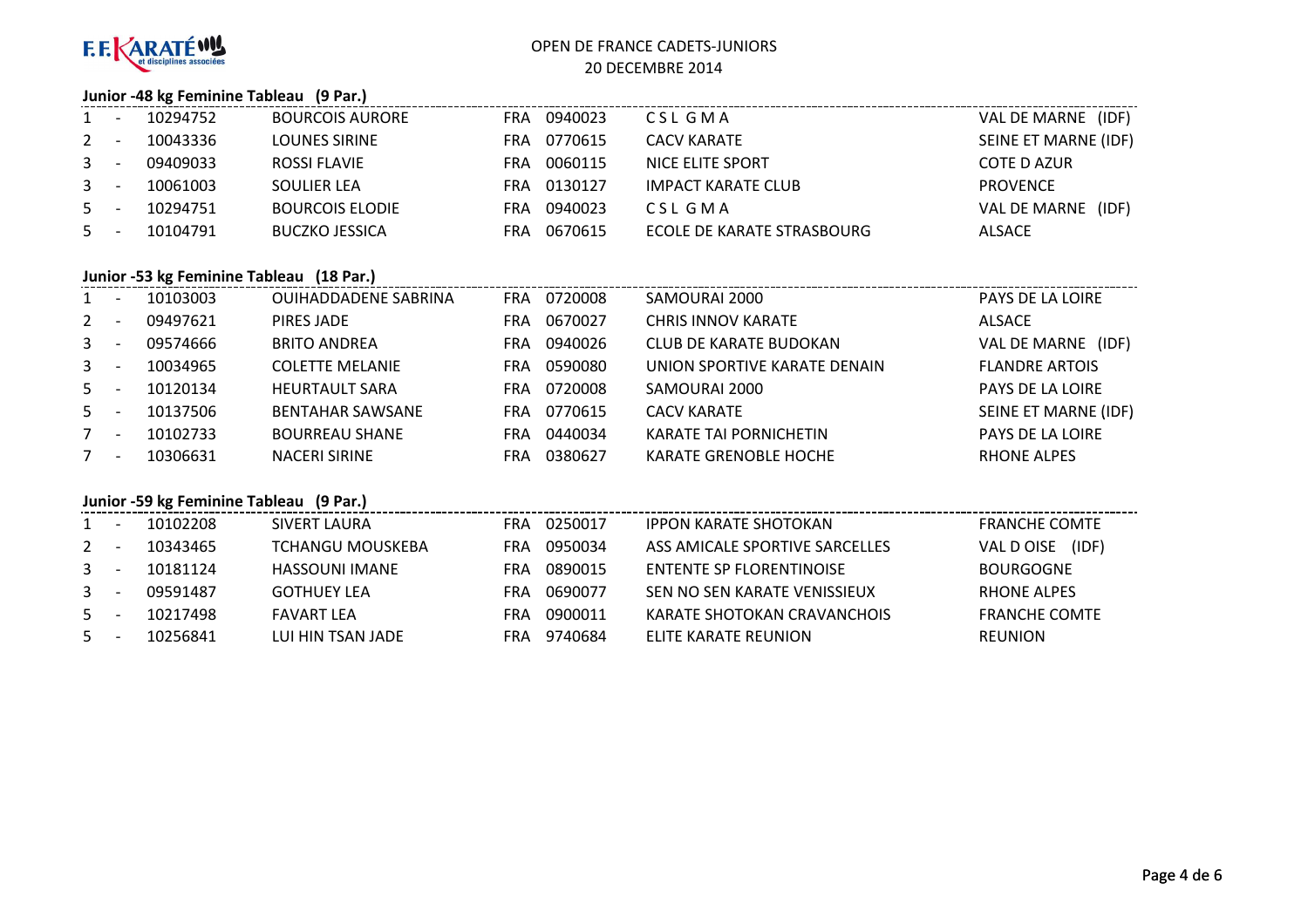

#### **Junior 59 et + kg Feminine Tableau (20 Par.)**

| $1 \quad$      | 10299073 | AVAZERI LEA                 | FRA        | 0130704 | <b>FULL KARATE ACADEMIE</b>  | <b>PROVENCE</b>       |
|----------------|----------|-----------------------------|------------|---------|------------------------------|-----------------------|
| $2^{\circ}$    | 10022723 | <b>STRAUCH CAROFF LAURA</b> | FRA        | 0330106 | <b>DOJO LANTONNAIS</b>       | <b>AQUITAINE</b>      |
| 3 <sup>7</sup> | 10136399 | PILLANT AURORE              | FRA        | 9740671 | <b>KARATE CLUB LEO</b>       | <b>REUNION</b>        |
| $3 -$          | 09550111 | <b>TAVERNIER CHLOE</b>      | <b>FRA</b> | 0590080 | UNION SPORTIVE KARATE DENAIN | <b>FLANDRE ARTOIS</b> |
| $5 -$          | 09600889 | <b>DABBADIE CECILE</b>      | FRA        | 0770615 | <b>CACV KARATE</b>           | SEINE ET MARNE (IDF)  |
| $5 -$          | 10454363 | <b>OUMELLIL SABRINA</b>     | <b>FRA</b> | 0130635 | DE BARROS KARATE CLUB        | <b>PROVENCE</b>       |
| $7^{\circ}$    | 10167762 | <b>LEVASSEUR LEA</b>        | FRA        | 0270018 | STADE PORTE NORMANDE VERNON  | <b>NORMANDIE</b>      |
| $7^{\circ}$    | 10029479 | <b>TANG JOANNA</b>          | FRA        | 0740056 | <b>ANNECY KARATE</b>         | <b>RHONE ALPES</b>    |

## **Junior -55 kg Masculin Tableau (12 Par.)**

| $1 \quad$   |                          | 10096143 | <b>MARDHI ILIES</b>  | FRA | 0180003 | <b>FUDO SHIN KARATE DO</b> | TBO                     |
|-------------|--------------------------|----------|----------------------|-----|---------|----------------------------|-------------------------|
| $2^{\circ}$ | $\overline{\phantom{a}}$ | 09569296 | <b>TOIN ALLAN</b>    | FRA | 0720008 | SAMOURAI 2000              | PAYS DE LA LOIRE        |
| $3 - 5$     |                          | 10065710 | LAKHLIFI ADIL        | FRA | 0940023 | CSL GMA                    | VAL DE MARNE<br>(IDF)   |
| $3 -$       |                          | 10008310 | <b>HEINZ GAETAN</b>  | FRA | 0330106 | <b>DOJO LANTONNAIS</b>     | AQUITAINE               |
| $5 -$       |                          | 10233937 | PHE CLEMENT          | FRA | 0720008 | SAMOURAI 2000              | PAYS DE LA LOIRE        |
| $5 -$       |                          | 10110177 | ANTON JUSTIN RONALDO | FRA | 0940048 | UNION SPORTIVE DE CRETEIL  | VAL DE MARNE (IDF)      |
|             | $\overline{\phantom{a}}$ | 10023994 | <b>LERANT KEVIN</b>  | FRA | 0910608 | <b>SAINT MICHEL SPORTS</b> | (IDF)<br><b>ESSONNE</b> |

#### **Junior -61 kg Masculin Tableau (23 Par.)**

| $1 \quad$    | 10009820 | <b>RELIFOX MAXIME</b>     | <b>FRA</b> | 0950034 | ASS AMICALE SPORTIVE SARCELLES | (IDF)<br>VAL D OISE     |
|--------------|----------|---------------------------|------------|---------|--------------------------------|-------------------------|
| $2^{\circ}$  | 09532204 | LONGCHAMPS MELVIN         | <b>FRA</b> | 0130127 | <b>IMPACT KARATE CLUB</b>      | <b>PROVENCE</b>         |
| $\mathbf{3}$ | 09581517 | <b>BERTHON LORRYS</b>     | FRA        | 0060115 | NICE ELITE SPORT               | COTE D AZUR             |
| $\mathbf{3}$ | 10195547 | JANNIER ROMUALD           | FRA        | 0210040 | <b>KARATE CLUB SEMUROIS</b>    | <b>BOURGOGNE</b>        |
| 5            | 10111772 | LE THANH LIEM             | FRA        | 0910608 | <b>SAINT MICHEL SPORTS</b>     | (IDF)<br><b>ESSONNE</b> |
| 5.           | 10093942 | <b>DESPOIS ALAN</b>       | FRA        | 0290034 | <b>TEAM KARATE BRESTOIS</b>    | <b>BRETAGNE</b>         |
|              | 10184388 | <b>BERRAHIOUI OUSSAMA</b> | <b>FRA</b> | 0250032 | <b>KARATE CLUB BETHONCOURT</b> | <b>FRANCHE COMTE</b>    |
|              | 10145721 | <b>D ARAQUY LUCAS</b>     | FRA        | 0750032 | K.A.J.Y.N.                     | (IDF)<br><b>PARIS</b>   |